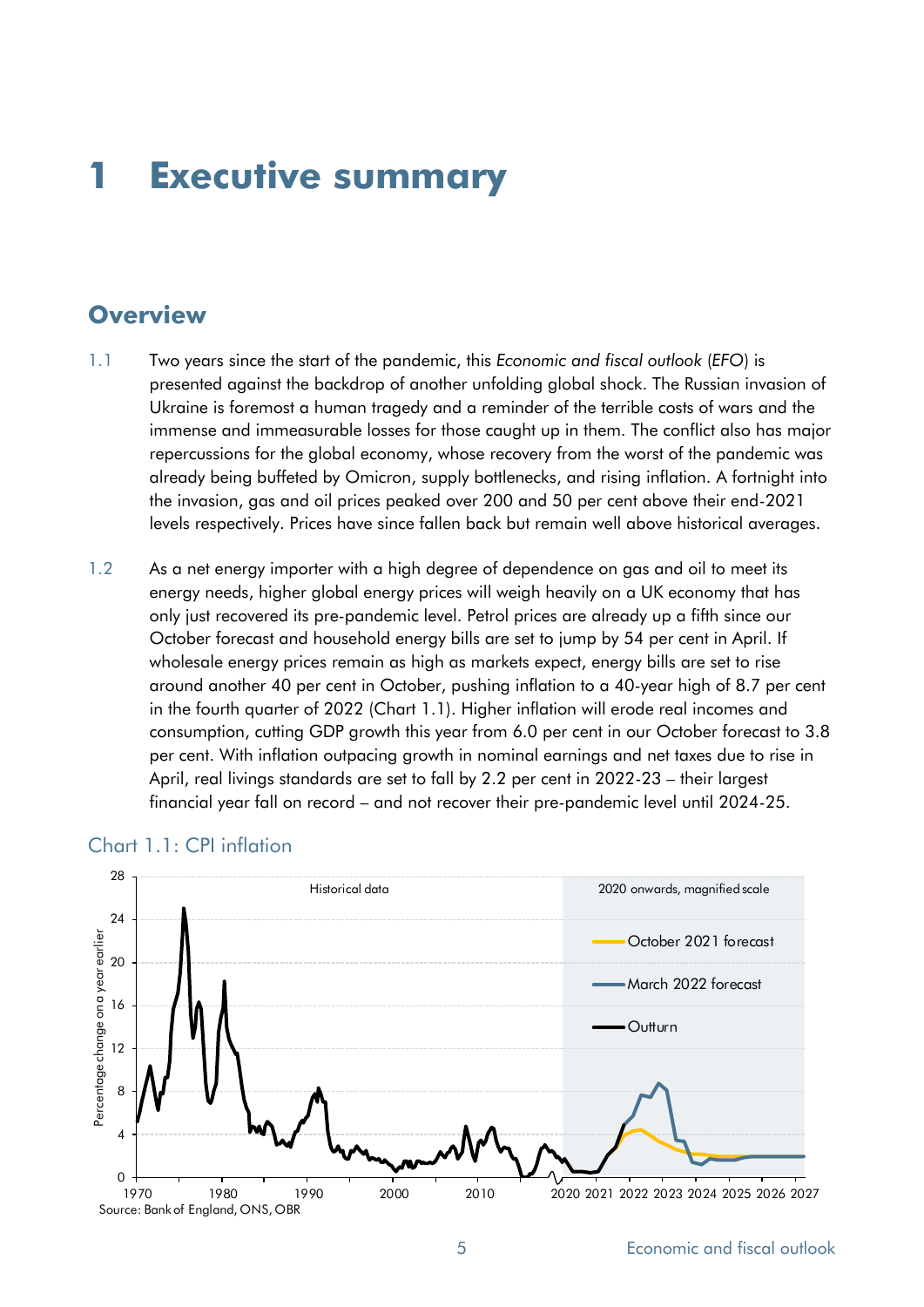#### Executive summary

- 1.3 Despite these economic headwinds, the public finances have continued to recover from the pandemic more quickly than we expected. Tax receipts this year have been revised up by 4 per cent thanks to strong growth in tax paid by higher earners and by companies. And despite higher inflation pushing up debt interest costs, borrowing is set to more than halve from its post-World War II high of £322 billion (15.0 per cent of GDP) in 2020-21 to £128 billion (5.4 per cent of GDP) in 2021-22, £55 billion less than we forecast in October.
- 1.4 Borrowing in 2022-23 is then £16 billion *higher* than we forecast in October, at £99 billion (3.9 per cent of GDP). That reflects record-high debt interest costs of £83.0 billion, double our October forecast, and near-term rebates and tax cuts that inject £17.6 billion into the economy. The latter offset half the blow to household finances from higher energy and fuel bills and a third of the overall fall in living standards that households would otherwise have faced. Over half the £9 billion in energy costs support is recouped over the subsequent five years, while the 5p fuel duty cut is to be more-than-fully reversed next year. The 'pay later' phase of these measures comes when energy bills are set to fall back.
- 1.5 Before taking account of the policies in this Spring Statement, positive news since October has led us to revise up receipts by £37 billion in 2024-25 – the Government's fiscal target year. Higher inflation and interest rates mean nearly two-thirds of that is consumed by higher spending (revised up £23 billion in 2024-25), leaving a net £14 billion (0.5 per cent of GDP) pre-measures borrowing windfall. Student loans reforms that reduce the share of loan balances expected to go unpaid free up a further £5 billion, leaving almost £20 billion of fiscal room for manoeuvre in the target year at this Spring Statement. Cuts to personal taxes costing £10 billion consume just over half of that, with the remainder reducing borrowing. In the process the Chancellor has undone just over a quarter of the overall value of the personal tax rises he announced last year and around a sixth of the overall net tax rises he has announced since becoming Chancellor.
- 1.6 Public sector net debt excluding the Bank of England falls by 1.0 per cent of GDP in 2024- 25, a margin of £27.8 billion against the Government's fiscal mandate, £10.3 billion greater than in our October *EFO*. And the current budget is in surplus by £31.6 billion (1.2 per cent of GDP), up £6.5 billion from October. History suggests these margins would be consistent with a 58 and 66 per cent chance of meeting each fiscal target respectively, broadly in line with the headroom previous Chancellors have given themselves.
- 1.7 But few of these fiscal targets were actually met in the past and there are numerous risks to the outlook at present. Higher energy prices and inflation as a result of a longer war in Ukraine or tougher international sanctions would reduce the Chancellor's headroom by over £4 billion in our illustrative scenario. There could be pressure to: provide further support for households in the event of another large rise in the energy price cap in October; address the 5 per cent fall in the real value of welfare benefits in 2022-23; or cancel next year's fuel duty super-indexation that would raise petrol prices 6 per cent overnight and be the first duty increase in 12 years. In the medium term, a sustained increase in global energy prices could lower potential output for a net energy importer like the UK, damaging fiscal prospects. And while successful vaccines have reduced pandemic-related uncertainties, the recent rise in hospitalisations demonstrate that Covid remains a risk.

Economic and fiscal outlook 6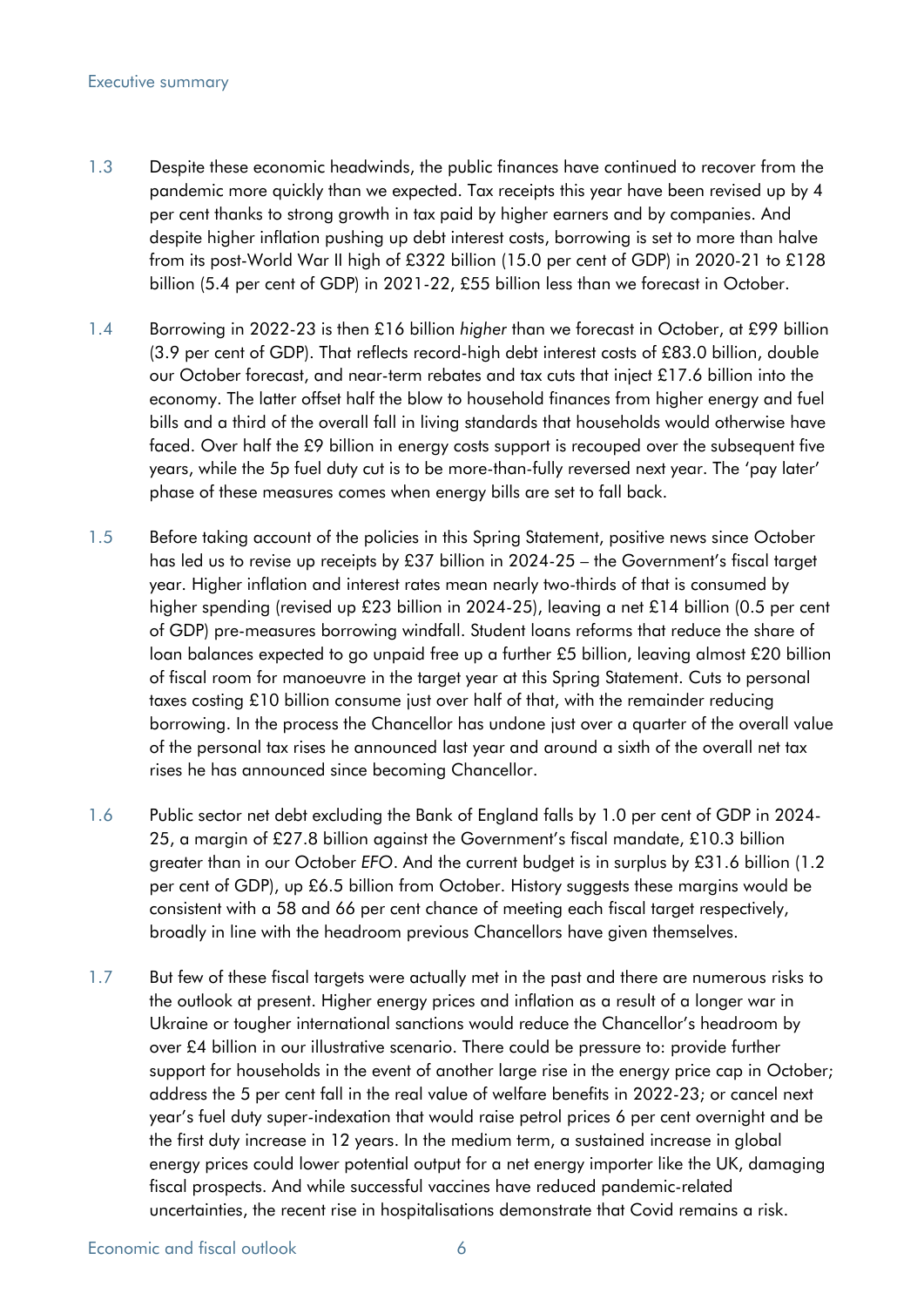# **Economic outlook**

#### Developments since October

- 1.8 The Russian invasion of Ukraine, and the international response, pushed already elevated gas and oil prices to their highest levels in more than a decade. Month-ahead gas prices jumped to around £5.40 a therm on 7 March and oil to a 14-year high of around \$130 a barrel on 8 March, following the announcement of US and UK curbs on Russian oil exports, before falling back. When we closed our forecast for commodity prices on 2 March, the monthly peaks in market expectations for future gas and oil prices averaged just over £3 a therm and \$103 per barrel, almost 100 and 45 per cent higher respectively than the peaks in our October forecast. Energy prices have remained volatile since, with gas and oil price expectations over the next six months respectively around 15 per cent below and 5 per cent above the levels assumed in our forecast when we finalised the *EFO* on 20 March.
- 1.9 This latest jump in global gas and oil prices hits a UK economy that has only just returned to pre-pandemic levels of activity and was already experiencing rising inflation from higher global goods and energy prices and a tightening labour market. Despite being buffeted by the Omicron variant, output regained its pre-pandemic level in January 2022, two years after the start of the pandemic and broadly in line with our October forecast. Buoyant labour demand has helped the unemployment rate to fall to 3.9 per cent in the three months to January, rather than rise above 5 per cent as we expected in October following the end of the furlough scheme. But total employment remains 450,000 below prepandemic levels due to a smaller population and weaker labour market participation, especially among older people. CPI inflation reached 5.5 per cent in January 2022, 1.2 percentage points above our October forecast. In response, the Bank of England has raised Bank Rate three times to a level of 0.75 per cent.

# Global outlook and energy prices

- 1.10 We have assumed that the Russian invasion reduces global GDP growth by 0.5 percentage points in 2022. This adds to downside news since October from Omicron and persistent supply bottlenecks, taking our forecast for global growth in 2022 down a full percentage point from 4.9 to 3.9 per cent. But these headwinds are assumed to be temporary, with gas and oil prices falling part of the way back next year and global GDP returning to our October forecast levels by the forecast horizon. But given the unfolding situation in Ukraine, there is unusually high uncertainty around this outlook in both directions.
- 1.11 The UK is a net energy importer, and despite having a relatively low energy intensity of output, we are highly reliant on gas and oil in our energy mix. Gas and oil together supplied 76 per cent of total UK energy consumption in 2019 compared to a European average of 57 per cent. And while we import little of it directly from Russia (6 per cent of our gas and 8 per cent of our oil), we pay global market prices for all of it and so, like all net importers of these commodities, face a deterioration in our terms of trade. Our forecast is based on the average gas and oil future prices over the first week of the Russian invasion between 24 February and 2 March, which imply prices fall back sharply from their current multi-year highs, but remain elevated (Chart 1.2).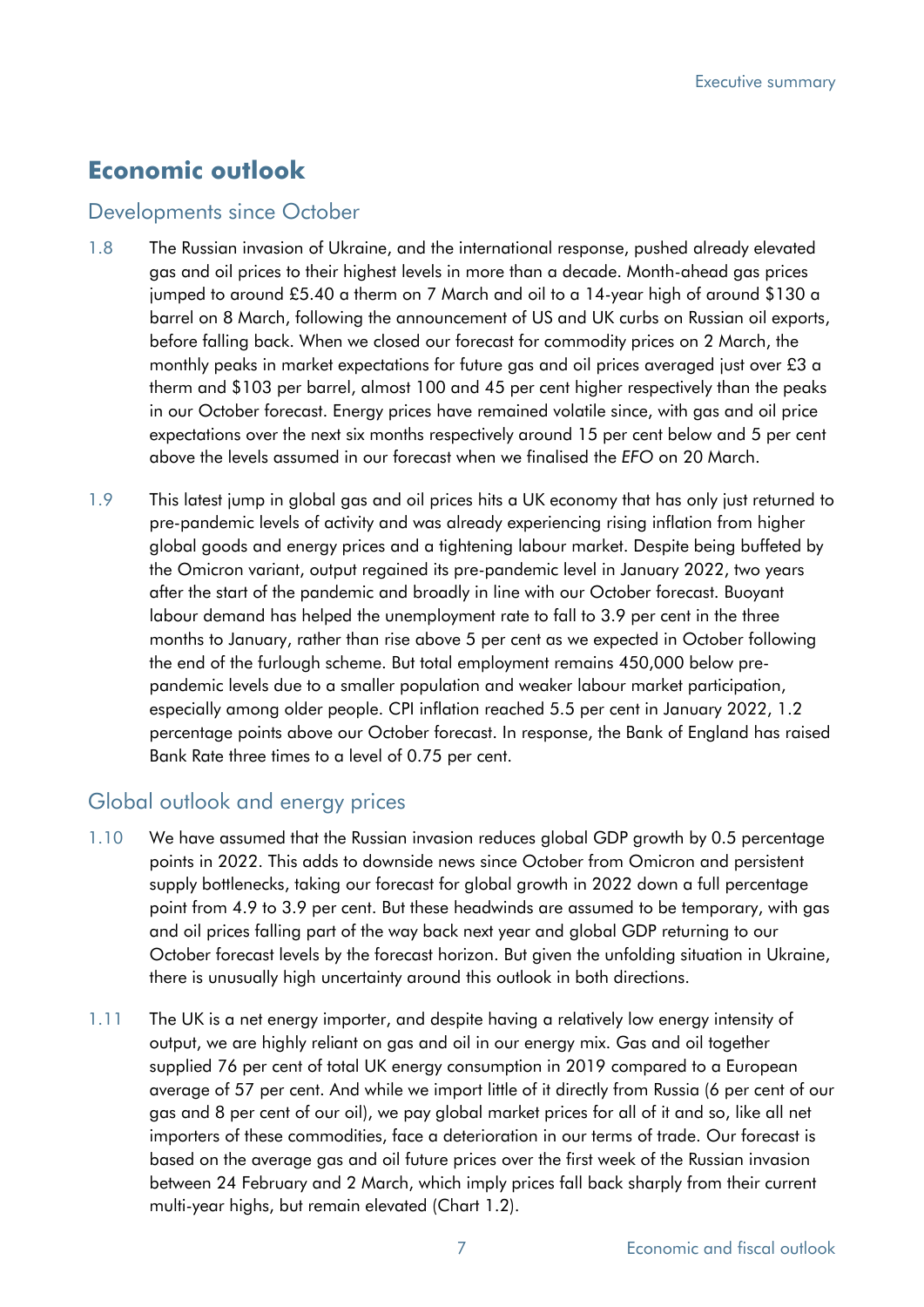### Chart 1.2: Gas and oil prices



Note: We have based our March 2022 forecast on three years (rather than our usual two years) of the futures curve.We then hold gas and oil prices flat in real terms for the remainder of the forecast. Source: Datastream, OBR

# Short-term economic outlook

- 1.12 Higher global energy prices will feed through to higher domestic prices over the course of 2022, with CPI inflation now forecast to peak at close to 9 per cent in the fourth quarter of this year, 4.3 percentage points higher and two quarters later than the peak in our October forecast (Chart 1.1). This would be the highest level of consumer price inflation in around 40 years when the second oil shock pushed inflation into double digits in the late 1970s and early 1980s. Our forecast is conditioned on market expectations of further interest rate rises that take Bank Rate to a peak of 1.9 per cent by the third quarter of 2023, well above the path in our October forecast, which peaked at 0.75 per cent at the end of 2023.
- 1.13 Rising inflation outpaces nominal earnings growth which, combined with net tax increases starting in April, weigh heavily on living standards in the coming 12 months. Real household disposable incomes per person fall by 2.2 per cent in 2022-23, the largest fall in a single financial year since ONS records began in 1956-57. Government support for household bills announced in February boosts most households' incomes by £350 in 2022-23, offsetting around half the £700 rise in energy bills taking effect in April. This fraction is broadly maintained across 2022-23, with the temporary 5p cut in fuel duty and permanent increase in the National Insurance contributions (NICs) primary threshold announced in this Spring Statement partly offsetting the further £830 increase in the energy price cap that we expect in October. Taking account of both energy and non-energy pressures on household incomes, the policy measures announced since October offset a third of the overall fall in living standards that would otherwise have occurred in the coming 12 months.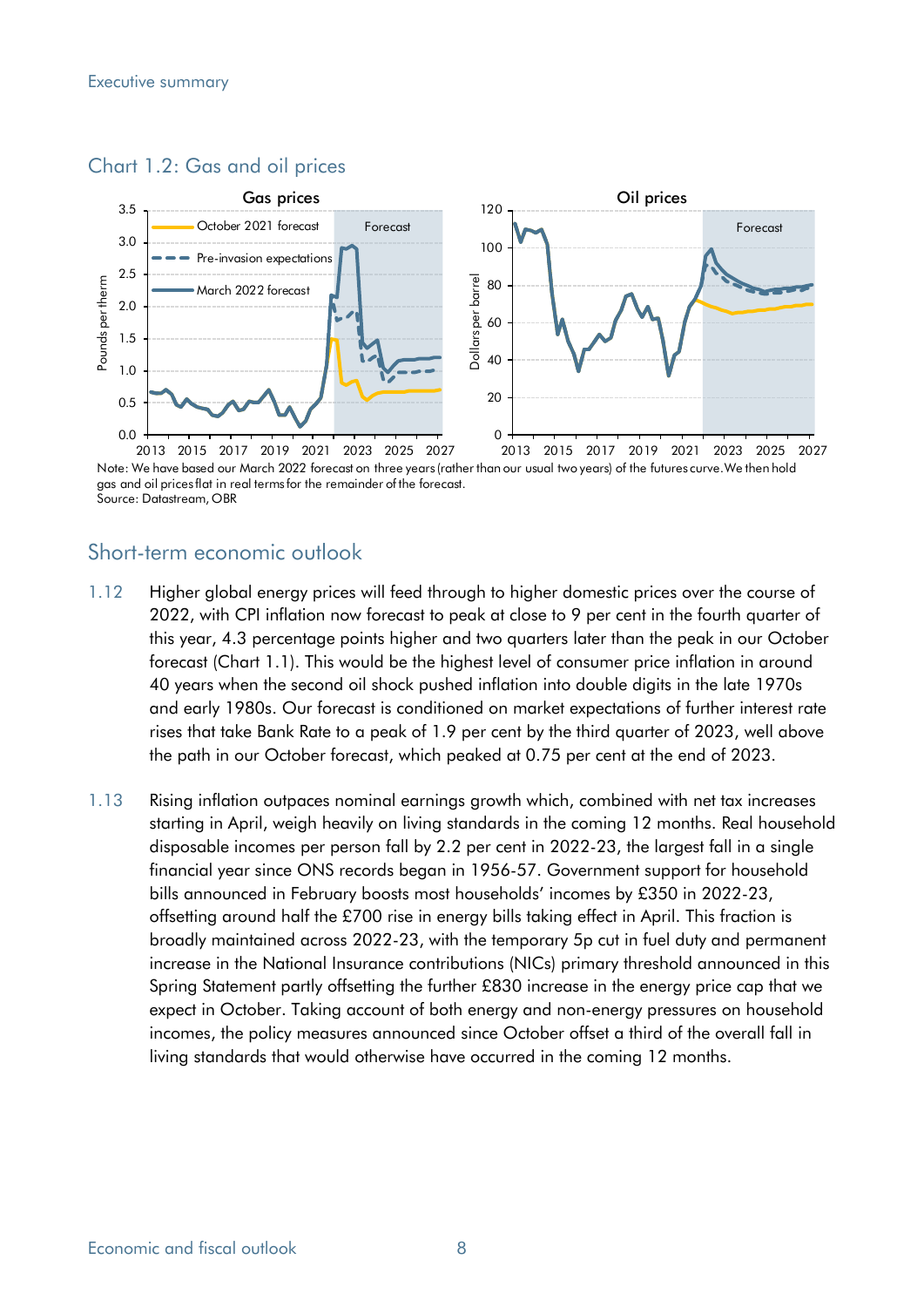

#### Chart 1.3: Change in real household disposable income per person

1.14 This additional fiscal support boosts growth in 2022-23 by 0.3 percentage points, but the large fall in real disposable incomes weighs on household consumption and real GDP. We now expect real GDP growth of 3.8 per cent in 2022, down 2.2 percentage points from our October forecast. Consumption is given some support in the near term by greater drawdown of savings built up during the pandemic than we have previously assumed. And business investment is expected to grow by more than 10 per cent this year, boosted by the super-deduction on business investment, although we have halved our initial estimate of its peak impact. Net trade subtracts from growth again in 2022, but by less than we assumed in our October forecast, as weaker domestic demand lowers import growth.

### Medium-term economic prospects

1.15 Real GDP growth slows further to 1.8 per cent in 2023 as the rebound from pandemicrelated restrictions fades, the cost of living squeeze continues, some fiscal support is withdrawn, and monetary policy tightens further. Growth then recovers in 2024 to 2.1 per cent as lower energy prices drag inflation below the 2 per cent target, supporting real incomes. Growth then settles around its potential rate of 1¾ per cent a year from 2025 onwards, while per-capita GDP growth averages just over  $1\frac{1}{2}$  per cent a year. The level of real GDP from 2025 is unchanged from our October forecast as we have maintained our assumption that the pandemic has led to economic scarring of 2 per cent of GDP (Chart 1.4). But we have revised up the contribution to scarring of lower labour supply (due to a smaller population and lower labour force participation) from 0.8 to 1.2 percentage points and made an offsetting downward revision to the hit to productivity (see Annex C).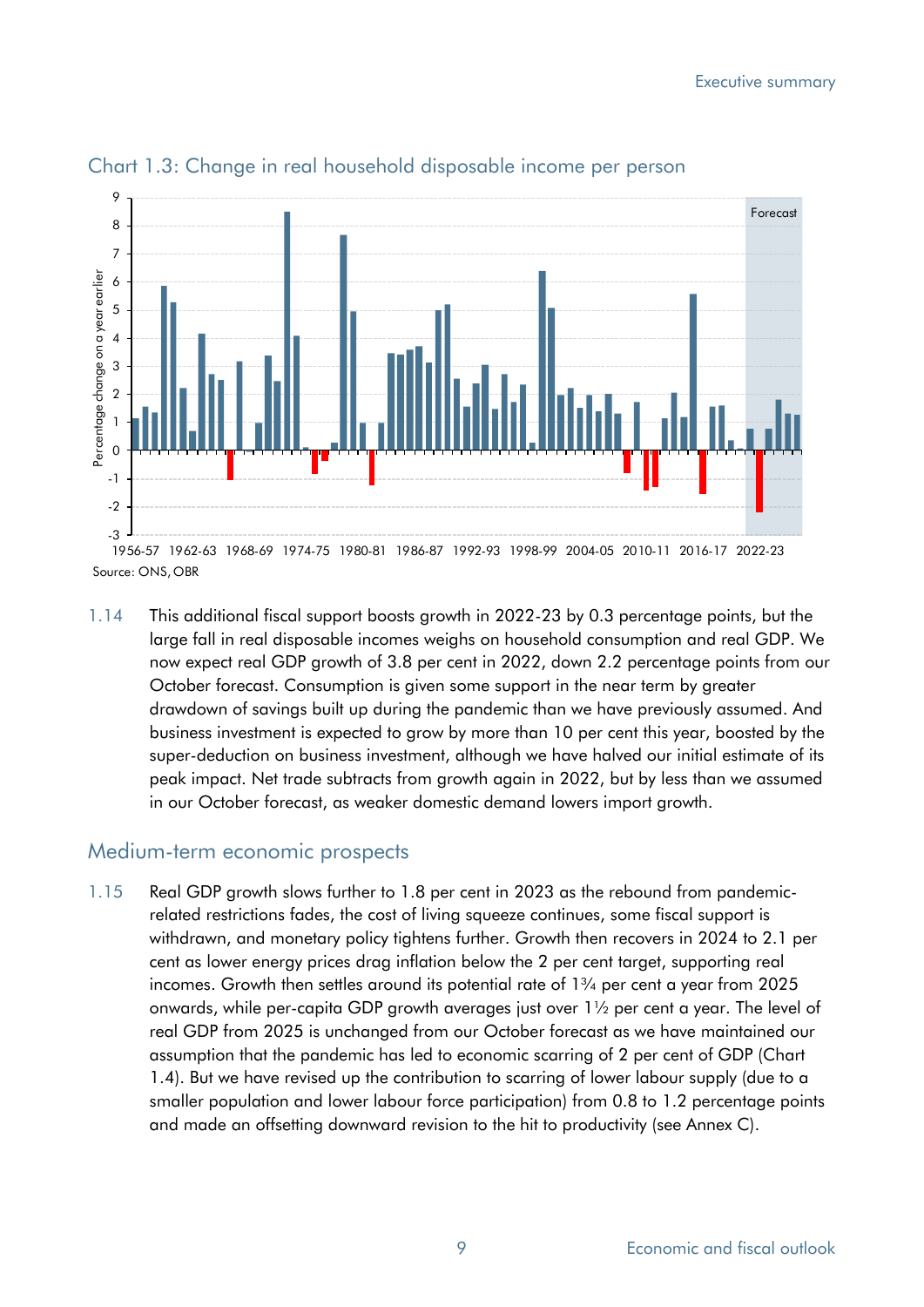



Source: ONS, OBR

- 1.16 The weak outlook for households' real incomes means that we expect lower consumption over the forecast period than in October – especially in the near term – although it is cushioned initially by a lower saving rate, which falls to a historically low rate of around 3 per cent. Business investment is expected to grow rapidly this year and to continue to outpace GDP growth. With little evidence to suggest that we revise our assumption about the negative effect of Brexit on UK trade flows, we continue to forecast little growth in export and import volumes and a fall in the trade intensity of the economy over the medium term.
- 1.17 CPI inflation slows to 4.0 per cent in 2023 as global energy and goods prices fall back but domestic inflationary pressures gather pace. Wholesale energy futures prices are consistent with a significant fall in the energy price cap in 2023 and the assumed easing of global supply bottlenecks should result in a normalisation in tradable goods prices. But the increase in nominal wage growth this year, driven by high inflation and a tight labour market, should flow through to the prices of non-tradable goods and services. Inflation then falls below target to 1.5 per cent in 2024 as energy prices fall further and the opening up of a small amount of excess supply lessens domestically generated inflation pressures. Inflation remains slightly below its 2 per cent target in 2025 before returning to 2 per cent in 2026 as falls in energy prices drop out of the annual calculation.
- 1.18 Nominal GDP was revised up materially in the 2021 Blue Book, so the level is around 2 per cent higher than our October forecast in the medium term. But cumulative growth across the forecast period – the metric that matters most for our fiscal forecasts as it closely drives tax receipts – has been revised only modestly. Nominal GDP growth averages 4.6 per cent a year between 2022 and 2026, down from 4.7 per cent a year in our October forecast.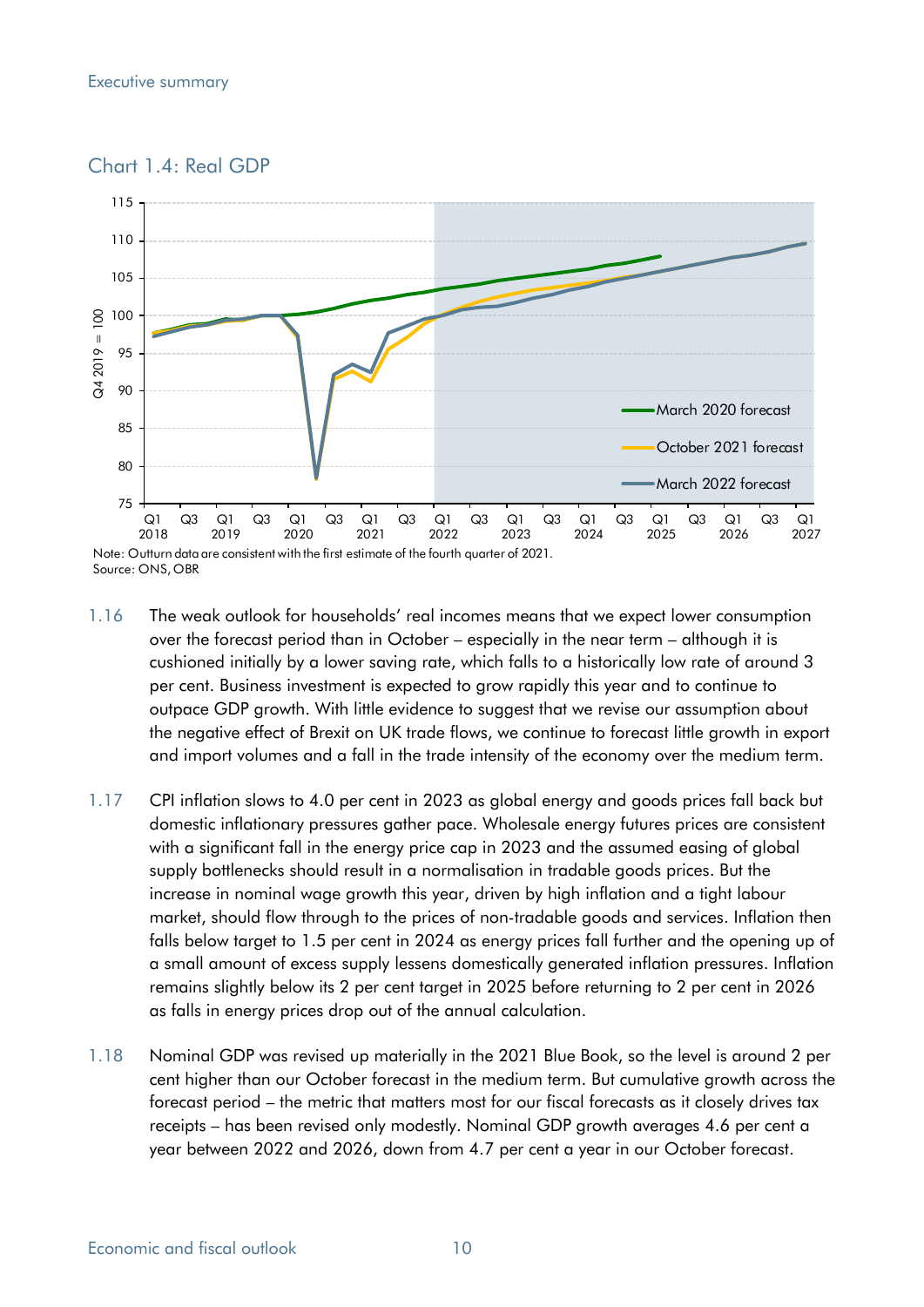#### Labour market

1.19 Labour market developments since our last forecast have been mixed. Unemployment troughs in the first quarter of 2022 at 3.9 per cent, 1.1 percentage points lower (390,000 fewer people), than we expected in October. The combination of record-high vacancies, lower participation, and low redundancies indicates a tighter labour market than we expected in October, meaning unemployment rises only slightly over the forecast period (Chart 1.5). We expect it to settle at its sustainable rate of 4.1 per cent in the medium term, 0.1 percentage points lower than assumed in October. But positive news on unemployment has been offset by negative news on labour market participation. Employment is still down 450,000 on pre-pandemic levels. And we now expect there to be around 400,000 fewer people in the labour force at the forecast horizon than was assumed pre-pandemic. Of this, around 190,000 is due to a smaller population (largely the result of lower net inward migration), and 210,000 is accounted for by a higher inactivity rate among those of working age (largely the result of more early retirements and greater prevalence of longterm sickness).



#### Chart 1.5: Unemployment rate

1.20 Nominal earnings rise by 5.3 per cent in 2022, 1.4 percentage points faster than forecast in October as a result of tight labour market conditions and high labour market churn in an environment of rising inflation. But wage growth is not expected to fully compensate for higher inflation, much of which is externally driven, meaning that real wages fall in both 2022 and 2023. Thereafter, earnings growth eases a little further, but inflation drops back more rapidly, resulting in a partial recovery in real wages in the final three years of the forecast. On a post-tax basis, real wages stagnate over much of the forecast period.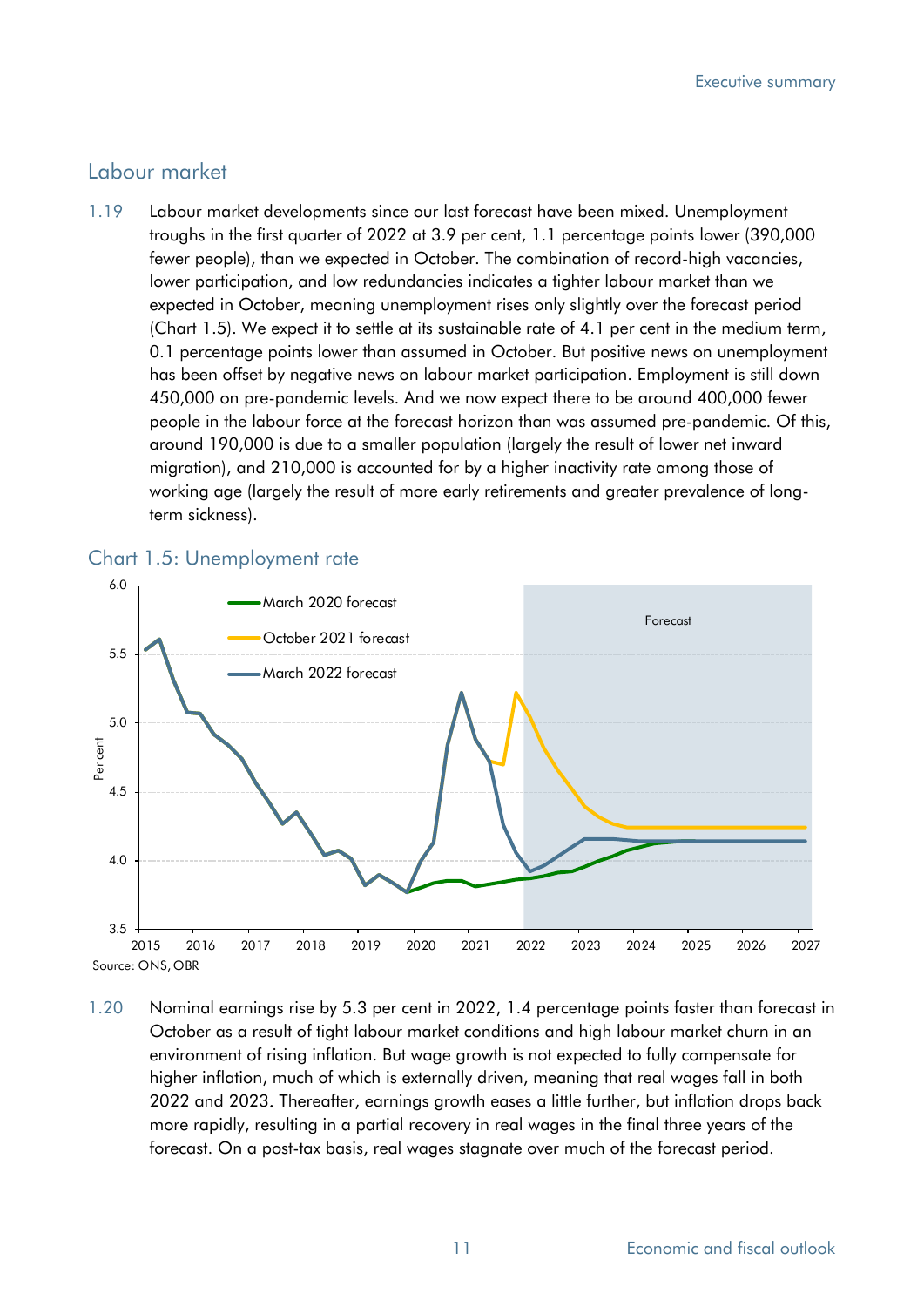# Key risks to the economy forecast

1.21 In the first quarter of this century, the UK economy has been subjected to an extraordinary array of shocks. The financial crisis, Brexit and the pandemic are all expected to have longterm consequences for potential output, a key determinant of medium-term fiscal prospects. The uncertain course of the invasion of Ukraine and international sanctions brings with it the prospect that energy prices could rise further than markets (and therefore our forecasts) currently assume (as explored in a scenario in Chapter 4) driving inflation close to double digits and GDP 0.8 per cent lower in the near term. A more *sustained* increase in wholeeconomy input costs could do lasting damage to potential output in a net energy importing economy like the UK, compounding the long-term economic legacy of past shocks. With Covid cases once again on the rise in the UK and around the world, the emergence of an vaccine-escaping variant could lead to a further sharp contraction in GDP and an increase in long-run economic scarring (as explored in another Chapter 4 scenario).

|                                    | Percentage change on a year earlier, unless otherwise stated |        |          |        |        |       |        |
|------------------------------------|--------------------------------------------------------------|--------|----------|--------|--------|-------|--------|
|                                    | Outturn                                                      |        | Forecast |        |        |       |        |
|                                    | 2020                                                         | 2021   | 2022     | 2023   | 2024   | 2025  | 2026   |
| Output at constant market prices   |                                                              |        |          |        |        |       |        |
| Gross domestic product (GDP)       | $-9.4$                                                       | 7.5    | 3.8      | 1.8    | 2.1    | 1.8   | 1.7    |
| GDP per capita                     | $-9.7$                                                       | 7.4    | 3.5      | 1.5    | 1.9    | 1.6   | 1.5    |
| GDP levels (Q4 2019=100)           | 90.4                                                         | 97.1   | 100.8    | 102.6  | 104.8  | 106.6 | 108.4  |
| Nominal GDP                        | $-4.6$                                                       | 7.7    | 6.7      | 5.0    | 4.0    | 3.7   | 3.7    |
| Nominal GDP (£ billion)            | 2,153                                                        | 2,318  | 2,474    | 2,597  | 2,701  | 2,801 | 2,904  |
| Output gap                         | $-0.4$                                                       | 1.3    | 0.7      | $-0.3$ | 0.0    | 0.0   | 0.0    |
| Expenditure components of real GDP |                                                              |        |          |        |        |       |        |
| Household consumption              | $-10.5$                                                      | 6.1    | 5.4      | 1.0    | 1.5    | 1.1   | 1.2    |
| General government consumption     | $-5.4$                                                       | 14.5   | 2.6      | 1.2    | 1.4    | 1.6   | 2.0    |
| <b>Business investment</b>         | $-11.4$                                                      | $-0.7$ | 10.6     | 5.6    | 3.6    | 5.4   | 4.5    |
| General government investment      | 2.7                                                          | 11.9   | $-1.1$   | 7.8    | $-2.0$ | 1.1   | 1.7    |
| Net trade <sup>1</sup>             | 0.8                                                          | $-1.2$ | $-0.6$   | $-0.1$ | 0.5    | 0.0   | $-0.1$ |
| Inflation                          |                                                              |        |          |        |        |       |        |
| <b>CPI</b>                         | 0.9                                                          | 2.6    | 7.4      | 4.0    | 1.5    | 1.9   | 2.0    |
| Labour market                      |                                                              |        |          |        |        |       |        |
| Employment (million)               | 32.5                                                         | 32.4   | 32.7     | 32.9   | 33.1   | 33.2  | 33.3   |
| Average earnings                   | 1.8                                                          | 6.2    | 5.3      | 2.8    | 2.6    | 2.9   | 3.2    |
| LFS unemployment (rate, per cent)  | 4.6                                                          | 4.5    | 4.0      | 4.2    | 4.1    | 4.1   | 4.1    |
| Productivity (output per hour)     | 1.3                                                          | 1.2    | $-0.2$   | 1.0    | 1.6    | 1.3   | 1.3    |
| Contribution to GDP growth.        |                                                              |        |          |        |        |       |        |

#### Table 1.1: Overview of the economy forecast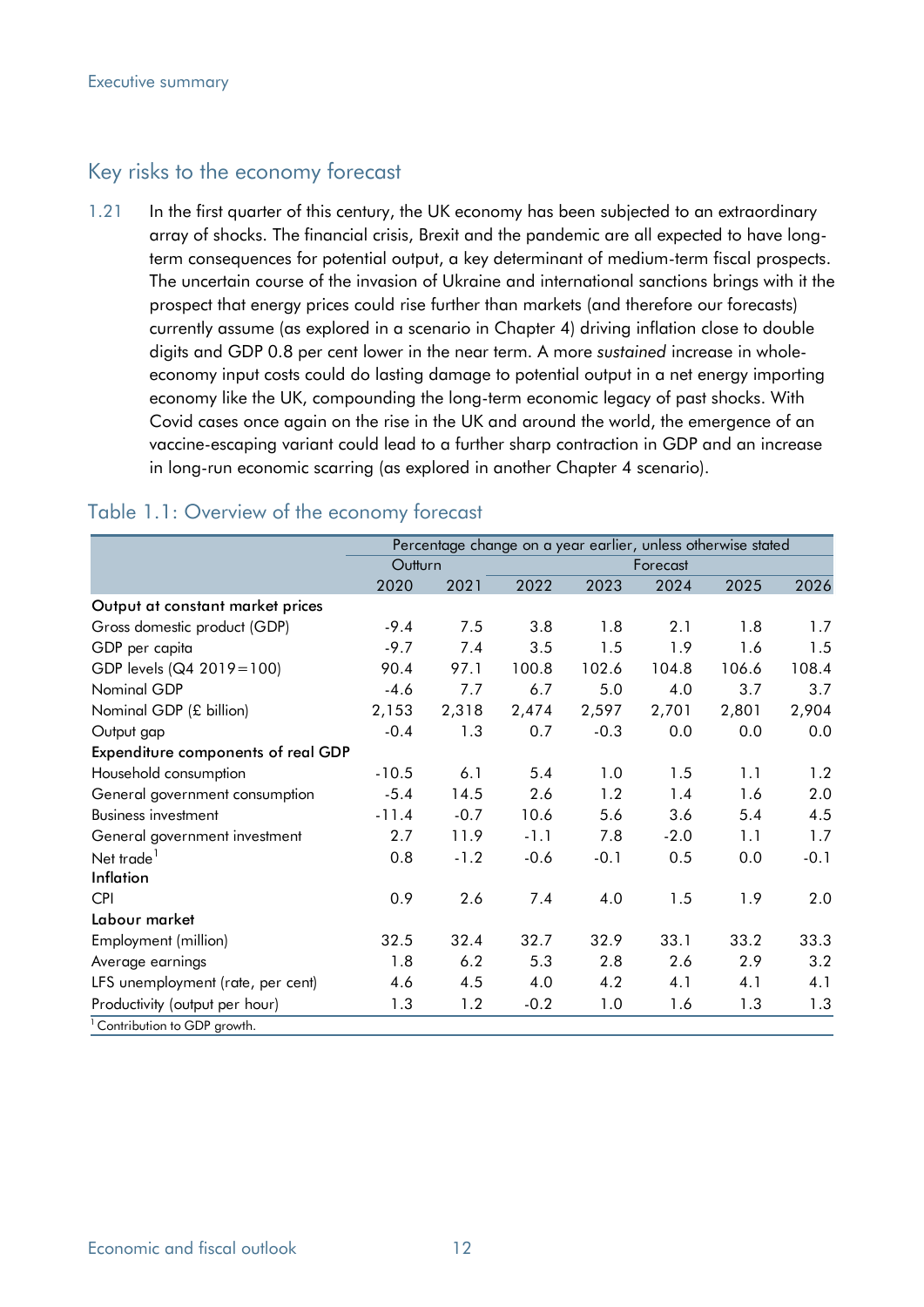# **Fiscal outlook**

# Developments since October

1.22 Despite the challenging economic backdrop, borrowing in 2021-22 has been revised down sharply – by £55 billion relative to our October forecast to £128 billion (5.4 per cent of GDP). Tax receipts have been revised up £38 billion (4.4 per cent) this year thanks to strong growth in income tax (especially from those in higher tax brackets) and corporation tax (especially from the financial sector), as well as much higher self-assessment payments over the past two months. Growth in tax receipts has outstripped growth in nominal GDP, pointing to a more tax-rich composition of economic activity and a stronger medium-term revenue outlook. Departmental spending has come in lower than expected again (by £9.4 billion, or 1.9 per cent), as has local authority spending; only debt interest costs are materially higher, as the spike in RPI inflation has hit index-linked debt, adding £13.1 billion to debt interest spending since October. Overall, borrowing falls 60 per cent this year from the post-World War II record of £322 billion (15.0 per cent of GDP) it reached in 2020-21. This partly reflects the withdrawal of pandemic-related fiscal support, which we now estimate to have totalled £310 billion, of which just under half went to public services, a third went to households, and a fifth went to businesses.

# Fiscal prospects

1.23 Despite the large undershoot this year, borrowing in 2022-23 is £16.1 billion *higher* than we forecast in October at £99.1 billion (3.9 per cent of GDP). That reflects the spike in inflation – both directly via debt interest and indirectly via the policies put in place to help households cope with higher prices – outweighing the £30.1 billion pre-measures upward revision to receipts. Debt interest spending jumps to a nominal record high of £83.0 billion, double our October forecast and its highest level as a share of revenue since 1997-98. Policy support for household incomes in 2022-23 totals £17.6 billion, with £8.9 billion coming via support for households' energy bills (£6.0 billion of which is recouped over the subsequent five years), £2.4 billion via a one-year 5p cut in fuel duty, and £6.3 billion via raising the primary NICs threshold from £9,880 to £12,570. These costs are partly offset by student loans reforms that reduce the effective subsidy provided by the state for new loans from over half to just over a third in the long term, but for which the associated fiscal savings are recorded upfront, lowering borrowing by £11.2 billion.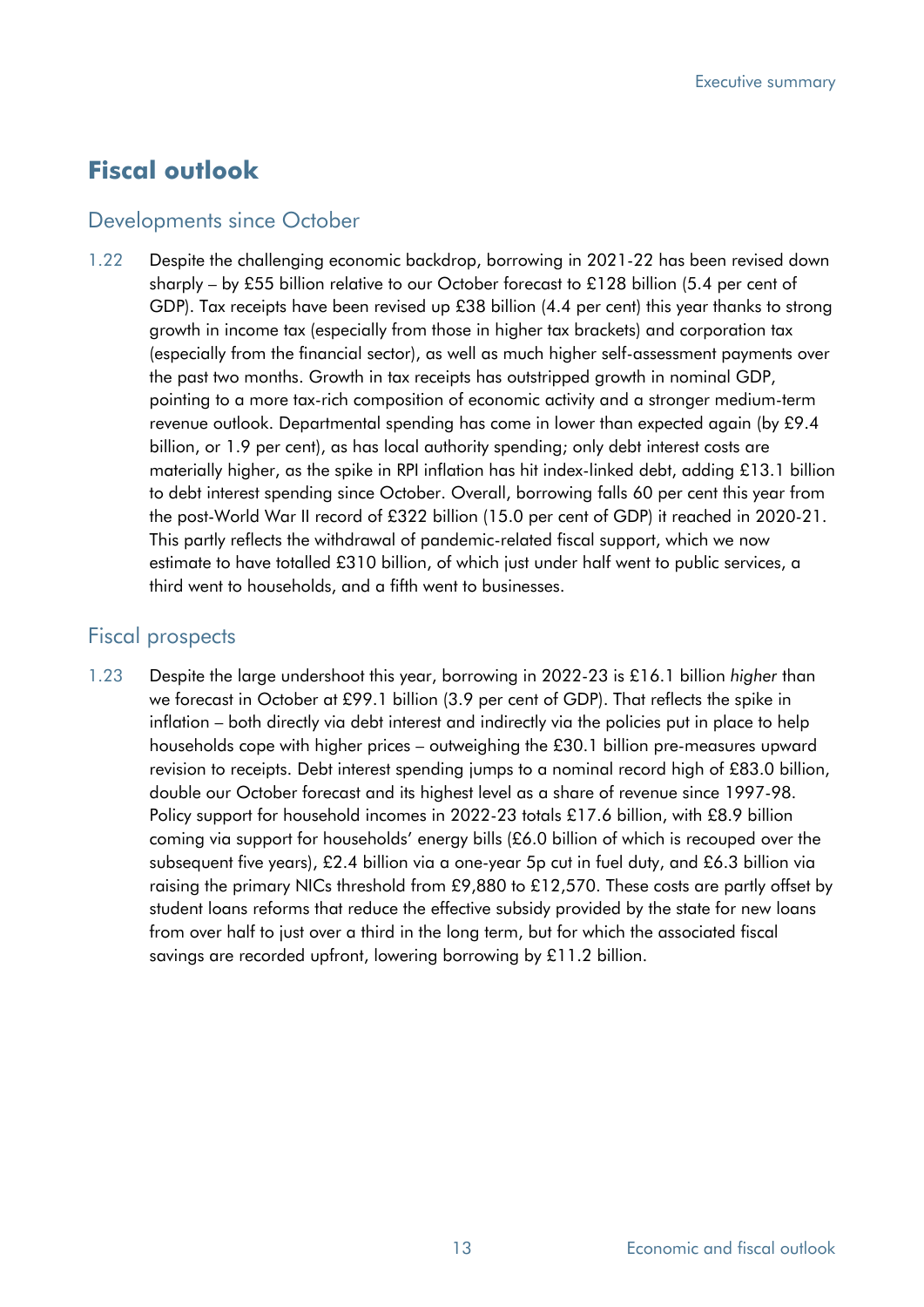

#### Chart 1.6: Public sector net borrowing

- 1.24 Borrowing continues to fall in subsequent years, reaching a little over 1 per cent of GDP (£31.6 billion) in 2026-27. This would be the smallest budget deficit for 25 years and 0.8 per cent of GDP lower than our pre-pandemic March 2020 forecast for 2024-25 (the final year of that forecast). Between 2023-24 and 2026-27, borrowing is around ½ per cent of GDP (£11 billion) below our October forecast. Focusing on changes in the level of borrowing in the fiscal target year of 2024-25 since that forecast, Chart 1.7 shows:
	- Forecast changes have given the Chancellor a fiscal windfall of almost £15 billion in 2024-25. This reflects a £37 billion boost to receipts (largely from more tax-rich economic activity than we assumed in October), which is only partially offset by a £23 billion upward revision to spending (primarily due to higher interest rates adding to debt interest spending and higher inflation adding to welfare spending).
	- The Chancellor has also freed up £5 billion in terms of borrowing (although not in terms of debt) from the **student loans reforms**.<sup>1</sup>
	- He has used around half of this additional £20 billion of fiscal room for manoeuvre to finance two personal tax cuts – raising the primary NICs threshold to align with the income tax personal allowance from July 2022 and cutting the basic rate of income tax from 20 to 19 per cent from April 2024 – which together cost £10 billion in 2024- 25.
	- After factoring in other modest policy-related effects, this leaves £10 billion to reduce borrowing.

<sup>&</sup>lt;sup>1</sup> Student loans affect borrowing and debt in different ways. The reforms reduce the proportion of cash outlays that are recorded upfront in accrued borrowing much more than they affect the overall cash outlays that matter for debt. See Box A.1 in Annex A.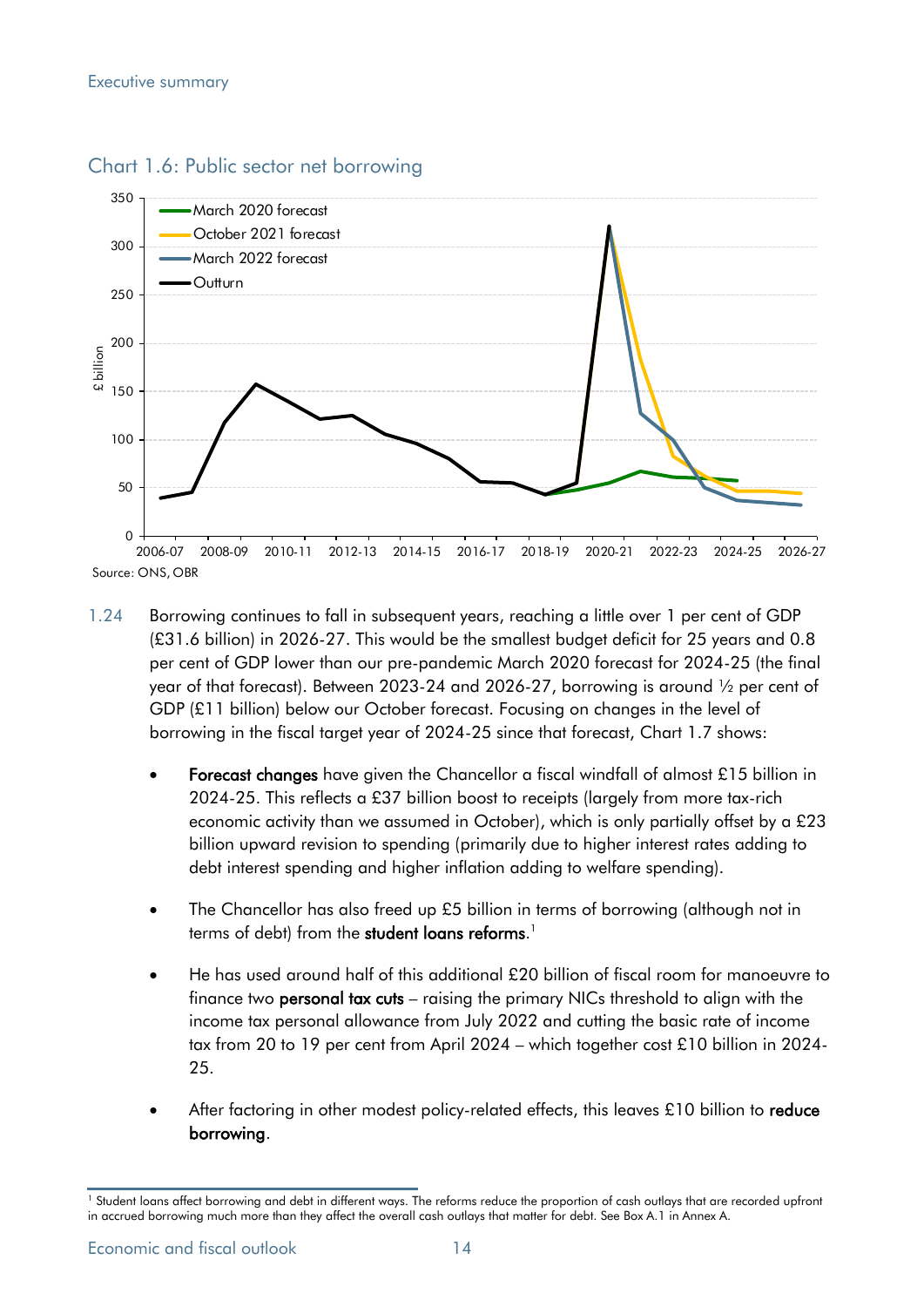

# Chart 1.7: Changes in public sector net borrowing since our October forecast

### Table 1.2: Changes to public sector net borrowing

|                                                    | £ billion           |         |         |         |                                                         |         |         |
|----------------------------------------------------|---------------------|---------|---------|---------|---------------------------------------------------------|---------|---------|
|                                                    | Forecast<br>Outturn |         |         |         |                                                         |         |         |
|                                                    |                     |         |         |         | 2020-21 2021-22 2022-23 2023-24 2024-25 2025-26 2026-27 |         |         |
| March 2020 forecast                                | 54.8                | 66.6    | 61.5    | 60.2    | 57.9                                                    |         |         |
| October 2021 forecast                              | 319.9               | 183.0   | 83.0    | 61.6    | 46.3                                                    | 46.4    | 44.0    |
| March 2022 forecast                                | 321.9               | 127.8   | 99.1    | 50.2    | 36.5                                                    | 34.8    | 31.6    |
| Difference since March 2020                        | 267.1               | 61.2    | 37.7    | $-10.0$ | $-21.4$                                                 |         |         |
| of which:                                          |                     |         |         |         |                                                         |         |         |
| Underlying differences <sup>1</sup>                | 97.1                | 13.5    | 31.7    | 20.4    | 27.1                                                    |         |         |
| Direct effect of Government decisions <sup>2</sup> | 220.6               | 75.4    | 18.9    | $-20.9$ | $-43.5$                                                 |         |         |
| Indirect effect of Government decisions            | $-50.6$             | $-27.7$ | $-12.9$ | $-9.4$  | $-5.0$                                                  |         |         |
| Difference since October 2021                      | 2.0                 | $-55.2$ | 16.1    | $-11.4$ | $-9.8$                                                  | $-11.5$ | $-12.4$ |
| of which:                                          |                     |         |         |         |                                                         |         |         |
| Underlying differences                             |                     | $-50.9$ | 10.0    | $-12.5$ | $-14.1$                                                 | $-15.4$ | $-15.0$ |
| Direct effect of Government decisions              |                     | $-4.2$  | 8.3     | 0.6     | 3.6                                                     | 2.9     | 1.2     |
| Indirect effect of Government decisions            |                     | 0.0     | $-2.1$  | 0.5     | 0.7                                                     | 1.0     | 1.3     |

Note: This table uses the convention that a negative figure means a reduction in PSNB i.e. an increase in receipts or a reduction in spending will have a negative effect on PSNB.

<sup>1</sup> Includes classification changes.

 $^2$  The cost of policy decisions announced up to and including at October 2021 Budget and Spending Review has been adjusted to include signficant updates to estimates via the usual recosting process.

1.25 Net tax cuts announced in this Spring Statement offset around a sixth of the net tax rises introduced by this Chancellor since he took over the role in February 2020, and just over a quarter of the personal tax rises he announced last year (the freezing of the income tax personal allowance and higher-rate threshold and new health and social care levy). Those net tax rises, plus the more tax-rich composition of economic activity that has been factored into this forecast, raise the tax burden from the 33.0 per cent of GDP recorded in 2019-20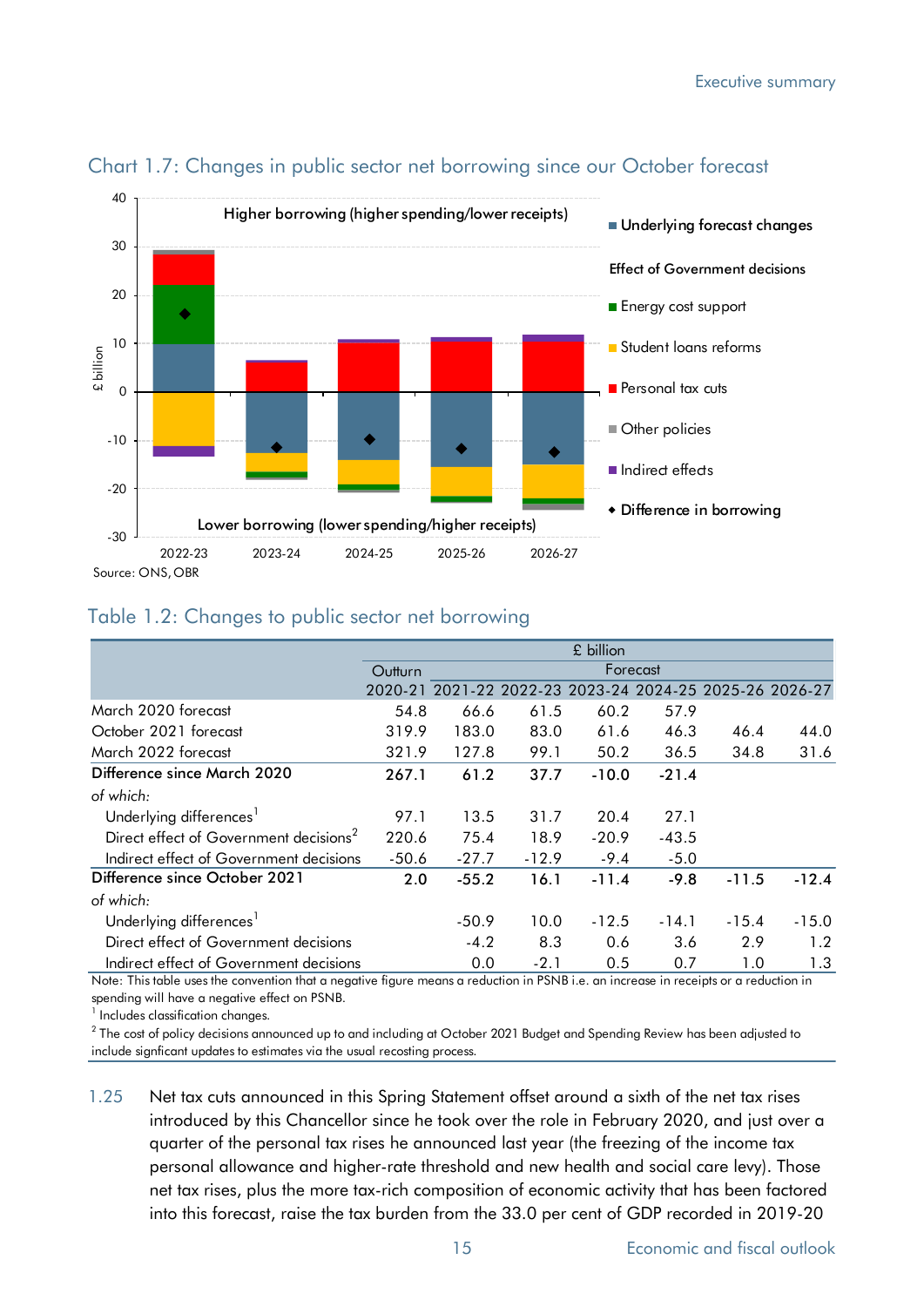to 36.3 per cent of GDP in 2026-27 – its highest level since the late 1940s. 2 This 3.3 per cent of GDP increase in the tax burden in the space of seven years reflects (Chart 1.8):

- Plans this Chancellor inherited in March 2020 and underlying forecast changes, including higher effective tax rates observed this year and largely carried through to the rest of the period, which together raise the tax burden by 1.4 per cent of GDP.
- Previously announced net tax rises that add a further 2.2 per cent of GDP to the tax burden. These include the increase in the main rate of corporation tax to 25 per cent from April 2023, the income tax personal allowance and higher-rate threshold freezes, and the introduction of the new health and social care levy. These are partly offset by the cost of the customary annual fuel duty freezes.
- Tax cuts announced in this Spring Statement that lower the tax burden by 0.4 per cent of GDP. The personal tax cuts lower the tax take by £11 billion in 2026-27. Unlike previous freezes, the temporary 5p cut to fuel duty does not affect the tax burden in the medium term because it is slated to be reversed after 12 months, with RPI indexation on top implying an 8p increase next year – although the past decade of fuel duty freezes highlights a risk that that will not happen.



#### Chart 1.8: The rise in the tax-to-GDP ratio between 2019-20 and 2026-27

Note: This reflects the National Accounts measure of taxes. Source: OBR

Economic and fiscal outlook 16

<sup>&</sup>lt;sup>2</sup> This refers to the National Accounts measure of taxes and National Insurance contributions.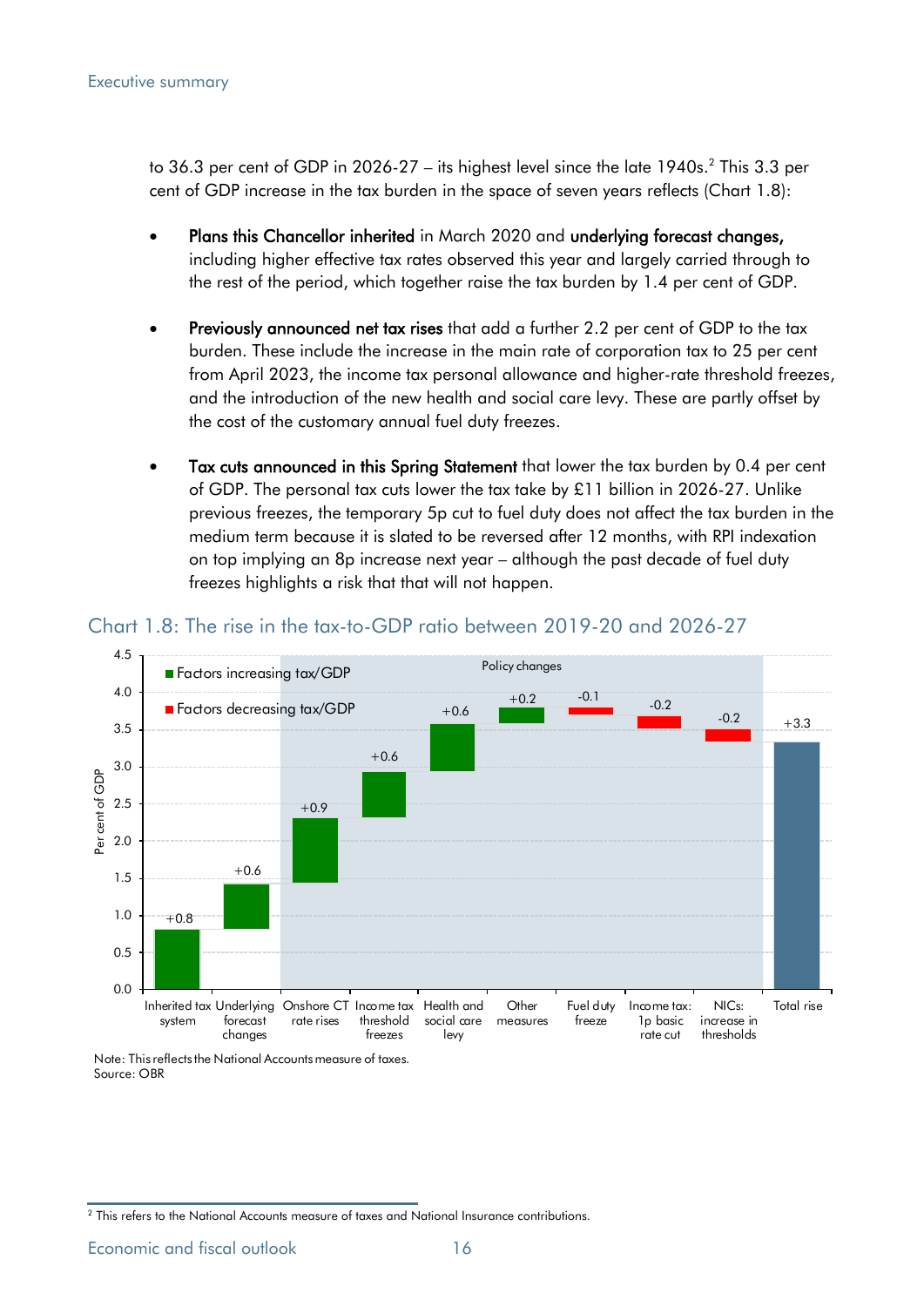- 1.26 Public spending is on a declining path as a share of GDP throughout the forecast period, though it settles at 41.1 per cent of GDP in 2026-27, 2.1 per cent of GDP higher than in 2019-20 and the highest sustained level since the late 1970s. Relative to our October forecast, it has been revised up sharply in 2022-23 (by £41 billion) and by material amounts thereafter (£17 billion a year on average). This largely reflects inflation-driven revisions to welfare spending (via the uprating of awards) and to debt interest spending, which is also affected by higher interest rates. Indeed, the effect of higher RPI inflation on debt interest explains all the addition to public spending in 2022-23, with debt interest hitting a record £83 billion in nominal terms (and a 36-year high of 3.3 per cent of GDP). Comparatively small net spending reductions in the Spring Statement offset an average of £5.4 billion a year of the upward revisions in our pre-measures forecast from 2023-24.
- 1.27 Lower cumulative borrowing across the forecast means that headline public sector net debt (including the Bank of England) peaks as a share of GDP in 2021-22, before falling to 83.1 per cent of GDP by 2026-27. Debt has been revised down from our October forecast in all years, by 2.7 per cent of GDP this year and by larger amounts thereafter, rising to 4.8 per cent of GDP in 2026-27 (left panel of Chart 1.9). Even so, the debt-to-GDP ratio in 2024- 25 is 16 percentage points higher than in our pre-pandemic March 2020 forecast. But while debt has been revised down, the higher paths for RPI inflation in the near term and for interest rates throughout the forecast have raised the cost of servicing the debt (right panel). Indeed, the record-high accrued spending on index-linked debt next year takes the debtinterest-to-revenue ratio to a 25-year high of 7.6 per cent, and while it falls back to a historically low average of 3.4 per cent across the final three years of the forecast, that remains 0.7 percentage points higher than in our October forecast.



#### Chart 1.9: Public sector net debt and debt servicing costs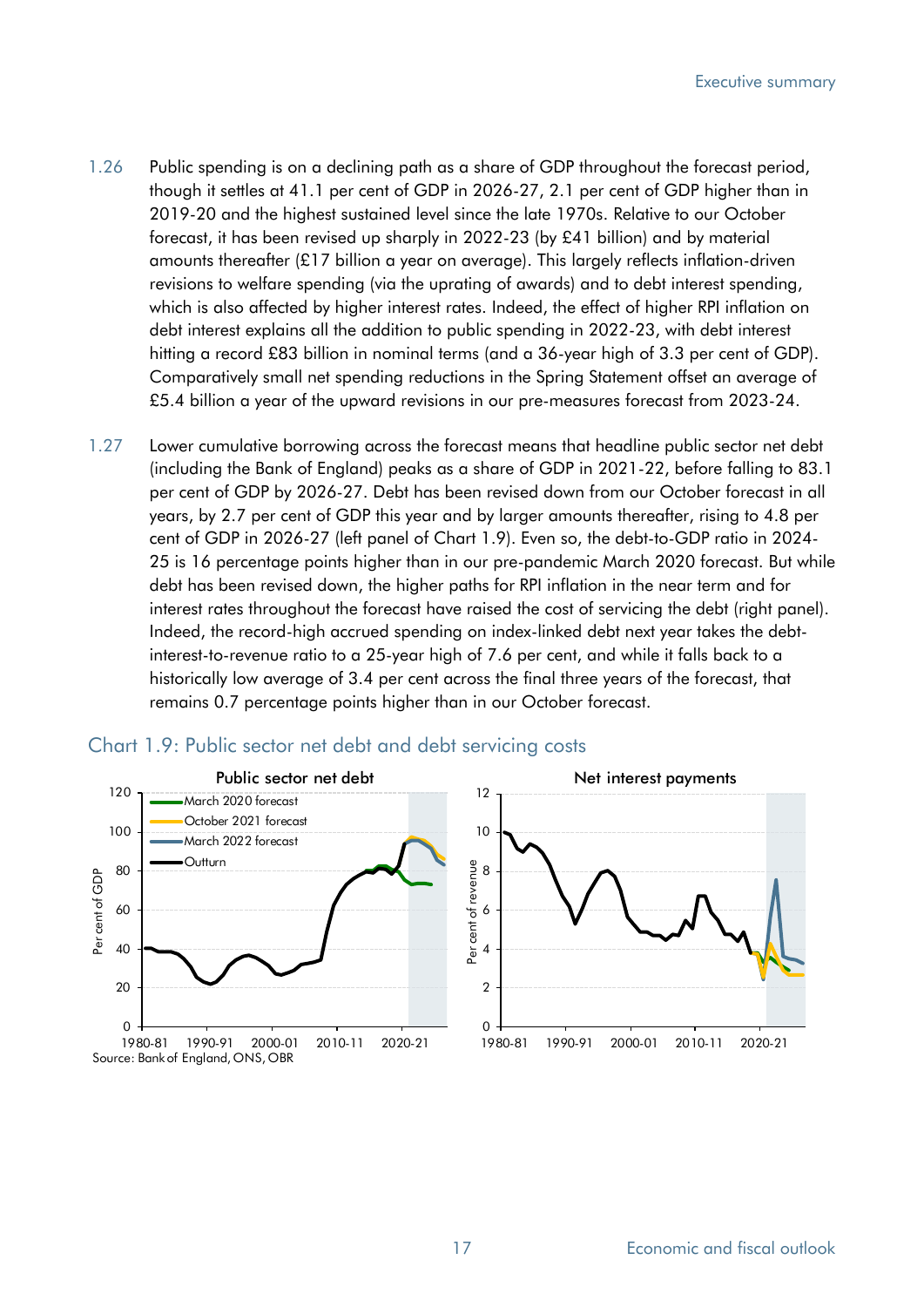# Table 1.3: Overview of the fiscal forecast

|                                                                                                                                                                                                                                                                                                                                                                                                                                                                                                                                                                                                                      |                                                                                                                                                                                                                                                                                                                                                                                                                              | Per cent of GDP, unless otherwise stated |                                                         |       |           |         |         |         |
|----------------------------------------------------------------------------------------------------------------------------------------------------------------------------------------------------------------------------------------------------------------------------------------------------------------------------------------------------------------------------------------------------------------------------------------------------------------------------------------------------------------------------------------------------------------------------------------------------------------------|------------------------------------------------------------------------------------------------------------------------------------------------------------------------------------------------------------------------------------------------------------------------------------------------------------------------------------------------------------------------------------------------------------------------------|------------------------------------------|---------------------------------------------------------|-------|-----------|---------|---------|---------|
|                                                                                                                                                                                                                                                                                                                                                                                                                                                                                                                                                                                                                      |                                                                                                                                                                                                                                                                                                                                                                                                                              | Outturn<br>Forecast                      |                                                         |       |           |         |         |         |
|                                                                                                                                                                                                                                                                                                                                                                                                                                                                                                                                                                                                                      |                                                                                                                                                                                                                                                                                                                                                                                                                              |                                          | 2020-21 2021-22 2022-23 2023-24 2024-25 2025-26 2026-27 |       |           |         |         |         |
| Revenue and spending                                                                                                                                                                                                                                                                                                                                                                                                                                                                                                                                                                                                 |                                                                                                                                                                                                                                                                                                                                                                                                                              |                                          |                                                         |       |           |         |         |         |
| Public sector current receipts                                                                                                                                                                                                                                                                                                                                                                                                                                                                                                                                                                                       |                                                                                                                                                                                                                                                                                                                                                                                                                              | 37.0                                     | 38.0                                                    | 39.3  | 40.1      | 40.0    | 40.0    | 40.1    |
| Total managed expenditure                                                                                                                                                                                                                                                                                                                                                                                                                                                                                                                                                                                            |                                                                                                                                                                                                                                                                                                                                                                                                                              | 52.1                                     | 43.4                                                    | 43.2  | 42.0      | 41.3    | 41.2    | 41.1    |
|                                                                                                                                                                                                                                                                                                                                                                                                                                                                                                                                                                                                                      | Deficit: Current supplementary targets and previous fiscal mandate measures                                                                                                                                                                                                                                                                                                                                                  |                                          |                                                         |       |           |         |         |         |
| Current budget deficit                                                                                                                                                                                                                                                                                                                                                                                                                                                                                                                                                                                               |                                                                                                                                                                                                                                                                                                                                                                                                                              | 11.7                                     | 3.8                                                     | 1.7   | $-0.8$    | $-1.2$  | $-1.3$  | $-1.4$  |
| Public sector net investment                                                                                                                                                                                                                                                                                                                                                                                                                                                                                                                                                                                         |                                                                                                                                                                                                                                                                                                                                                                                                                              | 3.4                                      | 1.6                                                     | 2.2   | 2.7       | 2.5     | 2.5     | 2.5     |
| Public sector net borrowing                                                                                                                                                                                                                                                                                                                                                                                                                                                                                                                                                                                          |                                                                                                                                                                                                                                                                                                                                                                                                                              | 15.0                                     | 5.4                                                     | 3.9   | 1.9       | 1.3     | 1.2     | 1.1     |
| Cyclically adjusted net borrowing                                                                                                                                                                                                                                                                                                                                                                                                                                                                                                                                                                                    |                                                                                                                                                                                                                                                                                                                                                                                                                              | 14.9                                     | 6.1                                                     | 4.4   | 1.9       | 1.3     | 1.3     | 1.1     |
|                                                                                                                                                                                                                                                                                                                                                                                                                                                                                                                                                                                                                      | Debt: Current fiscal mandate and previous supplementary target measure                                                                                                                                                                                                                                                                                                                                                       |                                          |                                                         |       |           |         |         |         |
| Public sector net debt ex BoE                                                                                                                                                                                                                                                                                                                                                                                                                                                                                                                                                                                        |                                                                                                                                                                                                                                                                                                                                                                                                                              | 83.9                                     | 82.5                                                    | 83.5  | 82.9      | 81.9    | 80.9    | 79.8    |
| Public sector net debt                                                                                                                                                                                                                                                                                                                                                                                                                                                                                                                                                                                               |                                                                                                                                                                                                                                                                                                                                                                                                                              | 94.0                                     | 95.6                                                    | 95.5  | 94.1      | 91.2    | 85.8    | 83.1    |
|                                                                                                                                                                                                                                                                                                                                                                                                                                                                                                                                                                                                                      |                                                                                                                                                                                                                                                                                                                                                                                                                              |                                          |                                                         |       | £ billion |         |         |         |
| Revenue and spending                                                                                                                                                                                                                                                                                                                                                                                                                                                                                                                                                                                                 |                                                                                                                                                                                                                                                                                                                                                                                                                              |                                          |                                                         |       |           |         |         |         |
| Public sector current receipts                                                                                                                                                                                                                                                                                                                                                                                                                                                                                                                                                                                       |                                                                                                                                                                                                                                                                                                                                                                                                                              | 793.0                                    | 899.5                                                   | 987.5 | 1,050     | 1,090   | 1,131   | 1,175   |
| Total managed expenditure                                                                                                                                                                                                                                                                                                                                                                                                                                                                                                                                                                                            |                                                                                                                                                                                                                                                                                                                                                                                                                              | 1,115                                    | 1,027                                                   | 1,087 | 1,100     | 1,127   | 1,166   | 1,206   |
|                                                                                                                                                                                                                                                                                                                                                                                                                                                                                                                                                                                                                      | Deficit: Current supplementary targets and previous fiscal mandate measures                                                                                                                                                                                                                                                                                                                                                  |                                          |                                                         |       |           |         |         |         |
| Current budget deficit                                                                                                                                                                                                                                                                                                                                                                                                                                                                                                                                                                                               |                                                                                                                                                                                                                                                                                                                                                                                                                              | 250.2                                    | 89.5                                                    | 42.7  | $-21.9$   | $-31.6$ | $-36.2$ | $-40.6$ |
| Public sector net investment                                                                                                                                                                                                                                                                                                                                                                                                                                                                                                                                                                                         |                                                                                                                                                                                                                                                                                                                                                                                                                              | 71.8                                     | 38.3                                                    | 56.4  | 72.0      | 68.1    | 71.0    | 72.2    |
| Public sector net borrowing                                                                                                                                                                                                                                                                                                                                                                                                                                                                                                                                                                                          |                                                                                                                                                                                                                                                                                                                                                                                                                              | 321.9                                    | 127.8                                                   | 99.1  | 50.2      | 36.5    | 34.8    | 31.6    |
| Cyclically adjusted net borrowing                                                                                                                                                                                                                                                                                                                                                                                                                                                                                                                                                                                    |                                                                                                                                                                                                                                                                                                                                                                                                                              | 318.6                                    | 143.7                                                   | 109.9 | 48.6      | 35.6    | 35.3    | 31.7    |
|                                                                                                                                                                                                                                                                                                                                                                                                                                                                                                                                                                                                                      | Debt: Current fiscal mandate and previous supplementary target measure                                                                                                                                                                                                                                                                                                                                                       |                                          |                                                         |       |           |         |         |         |
| Public sector net debt ex BoE                                                                                                                                                                                                                                                                                                                                                                                                                                                                                                                                                                                        |                                                                                                                                                                                                                                                                                                                                                                                                                              | 1,905                                    | 2,011                                                   | 2,145 | 2,218     | 2,274   | 2,329   | 2,382   |
| Public sector net debt                                                                                                                                                                                                                                                                                                                                                                                                                                                                                                                                                                                               |                                                                                                                                                                                                                                                                                                                                                                                                                              | 2,134                                    | 2,330                                                   | 2,453 | 2,516     | 2,533   | 2,469   | 2,480   |
| 1.28<br>October:                                                                                                                                                                                                                                                                                                                                                                                                                                                                                                                                                                                                     | <b>Performance against the Government's fiscal targets</b><br>In our central forecast, the Government's fiscal mandate and all three supplementary<br>targets are met. The rolling three-year-ahead targets for falling debt and the current<br>balance are also each met a year early in 2023-24. The improved fiscal outlook means the<br>Government has a little more headroom against these targets than we predicted in |                                          |                                                         |       |           |         |         |         |
| The fiscal mandate to have public sector net debt (excluding the Bank of England) as a<br>$\bullet$<br>share of GDP falling by the third year of the rolling forecast period (currently 2024-25)<br>is met by a margin of 1.0 per cent of GDP (£27.8 billion), a 0.4 per cent of GDP<br>(£10.3 billion) improvement relative to our October forecast.<br>The supplementary target to balance the current budget by the third year of the rolling<br>$\bullet$<br>forecast period is met by a margin of 1.2 per cent of GDP (£31.6 billion), a 0.2 per<br>cent of GDP (£6.5 billion) improvement relative to October. |                                                                                                                                                                                                                                                                                                                                                                                                                              |                                          |                                                         |       |           |         |         |         |
|                                                                                                                                                                                                                                                                                                                                                                                                                                                                                                                                                                                                                      | The cap requiring <b>public sector net investment</b> not to exceed 3 per cent of GDP on<br>average over the rolling five-year forecast period is met by a margin of 0.5 per cent of<br>GDP (£13.8 billion), a 0.3 per cent of GDP (£6.5 billion) increase from October. This                                                                                                                                                |                                          |                                                         |       |           |         |         |         |

# **Performance against the Government's fiscal targets**

- 1.28 In our central forecast, the Government's fiscal mandate and all three supplementary targets are met. The rolling three-year-ahead targets for falling debt and the current balance are also each met a year early in 2023-24. The improved fiscal outlook means the Government has a little more headroom against these targets than we predicted in October:
	- The fiscal mandate to have public sector net debt (excluding the Bank of England) as a share of GDP falling by the third year of the rolling forecast period (currently 2024-25) is met by a margin of 1.0 per cent of GDP (£27.8 billion), a 0.4 per cent of GDP (£10.3 billion) improvement relative to our October forecast.
	- The supplementary target to balance the current budget by the third year of the rolling forecast period is met by a margin of 1.2 per cent of GDP (£31.6 billion), a 0.2 per cent of GDP (£6.5 billion) improvement relative to October.
	- The cap requiring **public sector net investment** not to exceed 3 per cent of GDP on average over the rolling five-year forecast period is met by a margin of 0.5 per cent of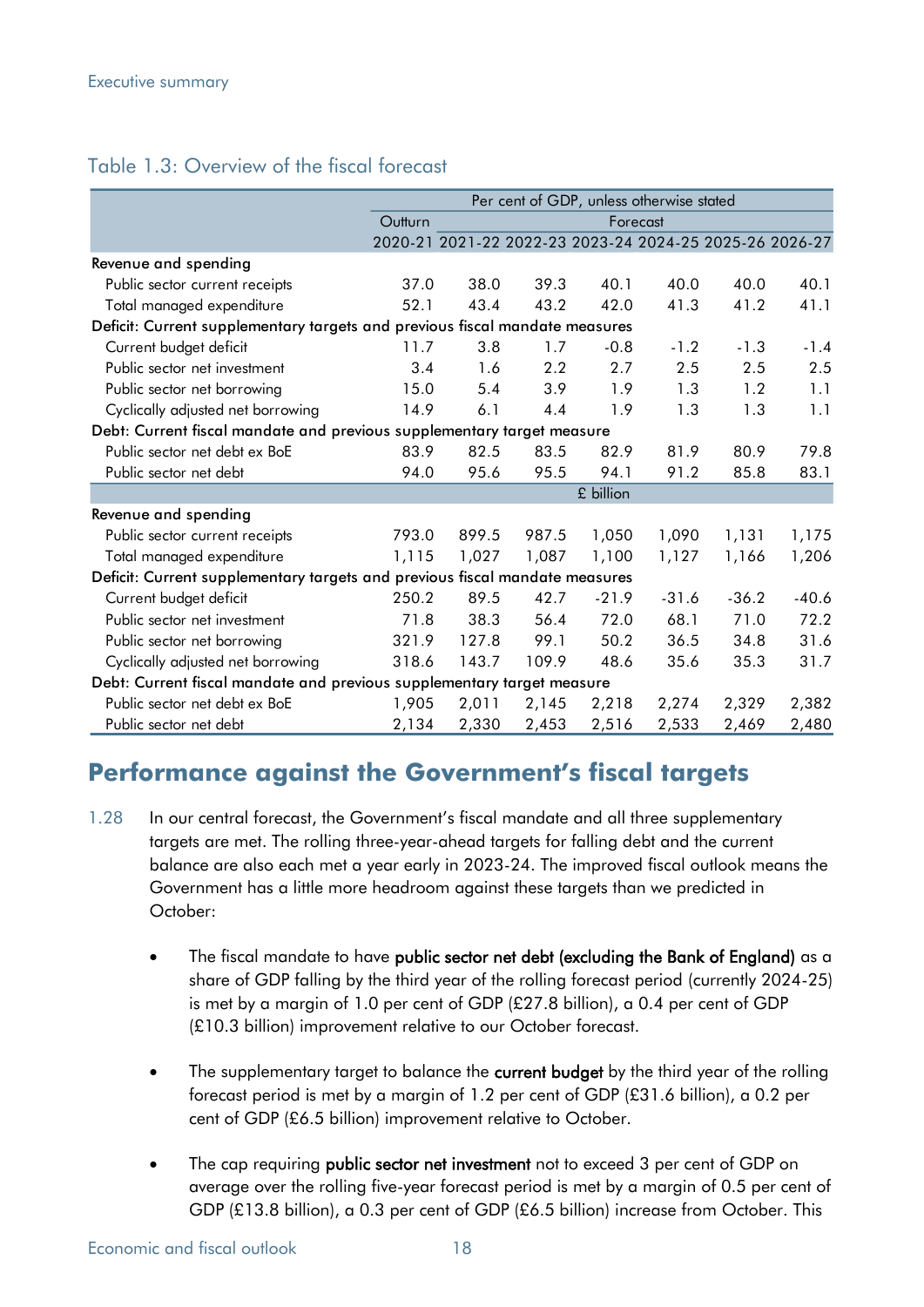reflects the accounting treatment of long-term fiscal savings from student loans reforms rather than any reductions in department capital spending plans.

The 'welfare cap', which requires that a subset of expenditure on welfare is contained within a predetermined cap in 2024-25 set by the Treasury, is met by £5.3 billion, a £2.6 billion improvement relative to October. This might seem surprising when spending subject to the cap has been revised up by £3.2 billion in 2024-25 relative to our October forecast, but that is because the Treasury stipulates that an 'inflation adjustment' should in effect raise or lower the welfare cap to reflect the consequences of inflation surprises relative to forecast for the uprating of benefits subject to the cap.

|                       |                                                                                                                                                                                                                                                                                                                                                                                                                                                                                                                                                                                                                                                                                                                                                              |     | Per cent of GDP |        | £ billion |        |
|-----------------------|--------------------------------------------------------------------------------------------------------------------------------------------------------------------------------------------------------------------------------------------------------------------------------------------------------------------------------------------------------------------------------------------------------------------------------------------------------------------------------------------------------------------------------------------------------------------------------------------------------------------------------------------------------------------------------------------------------------------------------------------------------------|-----|-----------------|--------|-----------|--------|
|                       |                                                                                                                                                                                                                                                                                                                                                                                                                                                                                                                                                                                                                                                                                                                                                              |     | Forecast        | Margin | Forecast  | Margin |
|                       | Year-on-year change in public sector net debt excluding the Bank of England in 2024-25                                                                                                                                                                                                                                                                                                                                                                                                                                                                                                                                                                                                                                                                       |     |                 |        |           |        |
|                       | March 2020 forecast                                                                                                                                                                                                                                                                                                                                                                                                                                                                                                                                                                                                                                                                                                                                          |     | $-0.2$          | 0.2    |           | 5.7    |
|                       | October 2021 forecast                                                                                                                                                                                                                                                                                                                                                                                                                                                                                                                                                                                                                                                                                                                                        | Met | $-0.6$          | 0.6    |           | 17.5   |
|                       | March 2022 pre-measures forecast                                                                                                                                                                                                                                                                                                                                                                                                                                                                                                                                                                                                                                                                                                                             | Met | $-1.3$          | 1.3    |           | 34.9   |
|                       | March 2022 forecast                                                                                                                                                                                                                                                                                                                                                                                                                                                                                                                                                                                                                                                                                                                                          | Met | $-1.0$          | 1.0    |           | 27.8   |
|                       | Current budget surplus in 2024-25                                                                                                                                                                                                                                                                                                                                                                                                                                                                                                                                                                                                                                                                                                                            |     |                 |        |           |        |
|                       | March 2020 forecast                                                                                                                                                                                                                                                                                                                                                                                                                                                                                                                                                                                                                                                                                                                                          |     | 0.8             | 0.8    | 21.2      | 21.2   |
|                       | October 2021 forecast                                                                                                                                                                                                                                                                                                                                                                                                                                                                                                                                                                                                                                                                                                                                        | Met | 0.9             | 0.9    | 25.1      | 25.1   |
|                       | March 2022 pre-measures forecast                                                                                                                                                                                                                                                                                                                                                                                                                                                                                                                                                                                                                                                                                                                             | Met | 1.5             | 1.5    | 41.3      | 41.3   |
|                       | March 2022 forecast                                                                                                                                                                                                                                                                                                                                                                                                                                                                                                                                                                                                                                                                                                                                          | Met | 1.2             | 1.2    | 31.6      | 31.6   |
|                       | Public sector net investment average over the five-year forecast                                                                                                                                                                                                                                                                                                                                                                                                                                                                                                                                                                                                                                                                                             |     |                 |        |           |        |
|                       | March 2020 forecast                                                                                                                                                                                                                                                                                                                                                                                                                                                                                                                                                                                                                                                                                                                                          |     | 2.9             | 0.1    |           | 2.7    |
|                       | October 2021 forecast                                                                                                                                                                                                                                                                                                                                                                                                                                                                                                                                                                                                                                                                                                                                        | Met | 2.7             | 0.3    |           | 7.3    |
|                       | March 2022 pre-measures forecast                                                                                                                                                                                                                                                                                                                                                                                                                                                                                                                                                                                                                                                                                                                             | Met | 2.7             | 0.3    |           | 8.8    |
| March 2022 forecast   |                                                                                                                                                                                                                                                                                                                                                                                                                                                                                                                                                                                                                                                                                                                                                              | Met | 2.5             | 0.5    |           | 13.8   |
|                       | Welfare cap: specified welfare spending in 2024-25                                                                                                                                                                                                                                                                                                                                                                                                                                                                                                                                                                                                                                                                                                           |     |                 |        |           |        |
| October 2021 forecast |                                                                                                                                                                                                                                                                                                                                                                                                                                                                                                                                                                                                                                                                                                                                                              | Met |                 |        | 138.3     | 2.8    |
| March 2022 forecast   |                                                                                                                                                                                                                                                                                                                                                                                                                                                                                                                                                                                                                                                                                                                                                              | Met |                 |        | 137.4     | 5.3    |
| 1.29                  | These margins are consistent with a 58 and 66 per cent chance of meeting the debt falling<br>and current balance targets, respectively. They are broadly in line with the headroom<br>retained by previous Chancellors but could be wiped out by relatively small changes to the<br>economic outlook, including a 1.3 percentage point shortfall in GDP growth in 2024-25 or<br>a 1.3 percentage point increase in the effective interest rate in 2024-25.                                                                                                                                                                                                                                                                                                   |     |                 |        |           |        |
| 1.30                  | More broadly, the modest improvement in headroom needs to be set against the elevated<br>risks to the economic and fiscal outlook, with the Russian invasion of Ukraine the latest in a<br>series of global shocks in the first quarter of this century. Greater disruption to energy<br>markets from the war in Ukraine, widening of the conflict, or further tightening of<br>international sanctions could mean energy prices and inflation remain higher for longer.<br>Our energy markets downside scenario based on the highest market prices over the past<br>three weeks - but with prices still dropping back sharply next year - reduces fiscal target<br>headrooms by between £4 billion and £7 billion in 2024-25. And with infections rising at |     |                 |        |           |        |

### Table 1.4: Performance against the Government's fiscal targets

- 1.29 These margins are consistent with a 58 and 66 per cent chance of meeting the debt falling and current balance targets, respectively. They are broadly in line with the headroom retained by previous Chancellors but could be wiped out by relatively small changes to the economic outlook, including a 1.3 percentage point shortfall in GDP growth in 2024-25 or a 1.3 percentage point increase in the effective interest rate in 2024-25.
- 1.30 More broadly, the modest improvement in headroom needs to be set against the elevated risks to the economic and fiscal outlook, with the Russian invasion of Ukraine the latest in a series of global shocks in the first quarter of this century. Greater disruption to energy markets from the war in Ukraine, widening of the conflict, or further tightening of international sanctions could mean energy prices and inflation remain higher for longer. Our energy markets downside scenario based on the highest market prices over the past three weeks – but with prices still dropping back sharply next year – reduces fiscal target